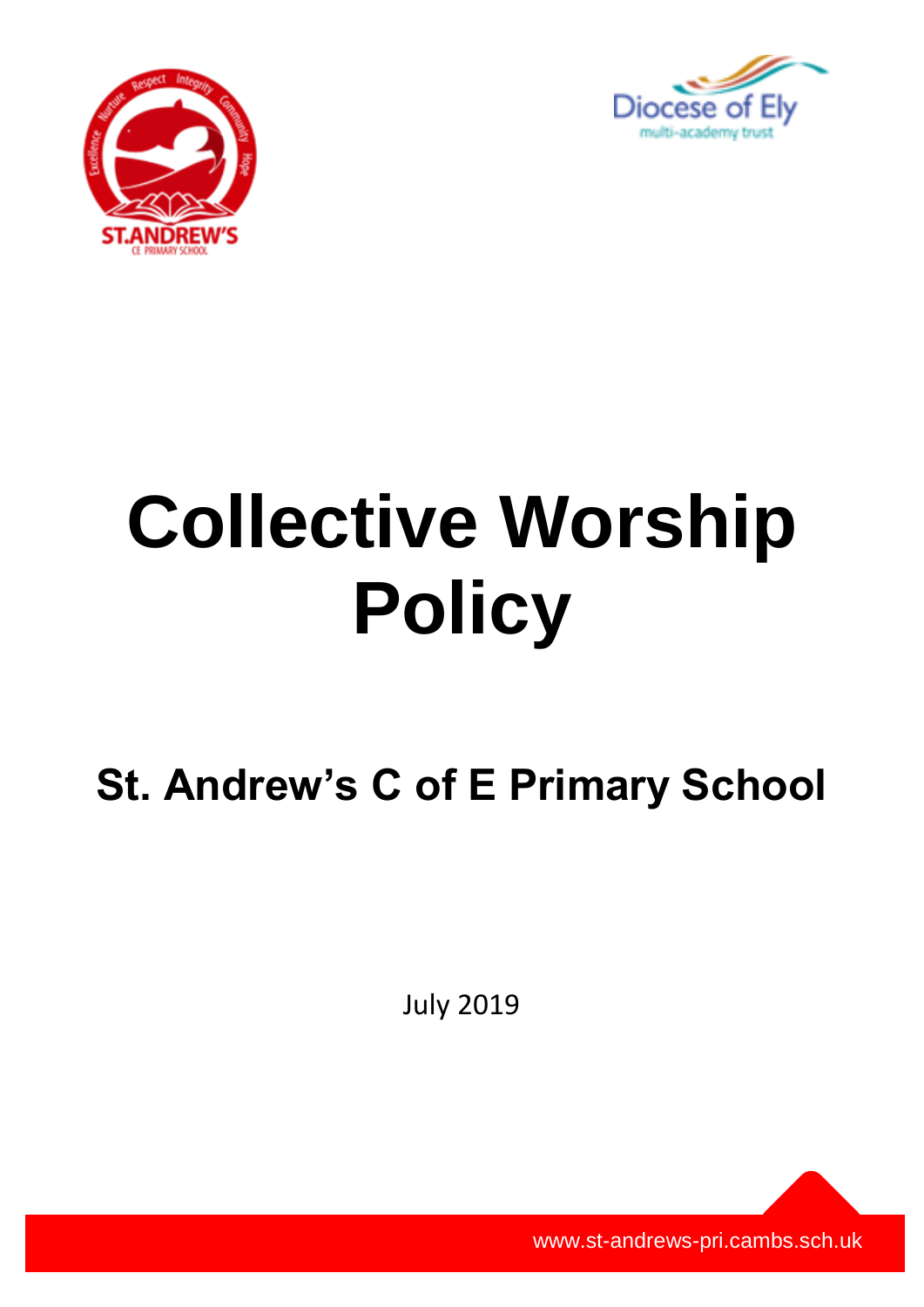## **Collective Worship:**

At St. Andrew's we value collective worship as an important part of school life, which should be planned and implemented sensitivity and effectively. Worship is all about recognising and responding to God through different experiences, for example: music, prayers, readings and reflections. Worship is for the whole school community and should involve children, staff, parents and Governors when appropriate. Often collective worship is part of an assembly. During an assembly other activities may take place for example celebrating achievement. It is important however that a time of collective worship takes place daily and should therefore always be an integral part of the school.

# **The aims of our Collective Worship:**

- To nurture an appreciation of God
- To enhance spiritual development
- To enable reflection, prayer and silence
- To create an atmosphere in which God is known to be a part of everyday life
- To nurture empathy and imagination
- To explore and enjoy prayer, praise and the rituals of the varied traditions of Christianity
- To affirm the Christian faith and the Christian understanding of Jesus as the Son of God
- To enable and value a search for a faith by which to live
- To learn about and reflect upon Christian Teaching, Biblical material and Christian festivals
- To worship together rather than apart
- To provide an evocative setting for worship

### **Other assembly activity aims:**

- To recognise the beliefs and cultures of others, particularly those represented in the school community
- To consider the needs of others and to foster charitable works
- To be challenging and inspiring
- To celebrate the highest achievements of the human spirit
- To celebrate achievements of members of the school that are held to be of worth
- To nurture a thought provoking atmosphere allowing for spiritual reflection and response

### **Key Christian Beliefs and Values explored during Collective Worship:**

Christian beliefs: Creation, Incarnation & Salvation

Values: Excellence, Nurture, Respect, Integrity, Community & Hope

Paul wrote to the early church 'That in everything you are enriched by him, in all utterance, and in all knowledge.' (1 Corinthians 1.5). This is equally true for the church and for us as a Christian school today. These Christian values underpin our relationships with others and our mission to serve the community of Soham.

The values identified as 'British Values' are also explored during collective worship as we strive to prepare our pupils socially, emotionally, culturally and spiritually for their life in Modern Britain.

Themes for Collective Worship: Themes for worship are drafted by the Collective Worship Coordinator, in collaboration with clergy members within the community and agreed by the Senior Leadership Team of the school. Themes take account of appropriate festivals and the experiences of children. While themes should ordinarily be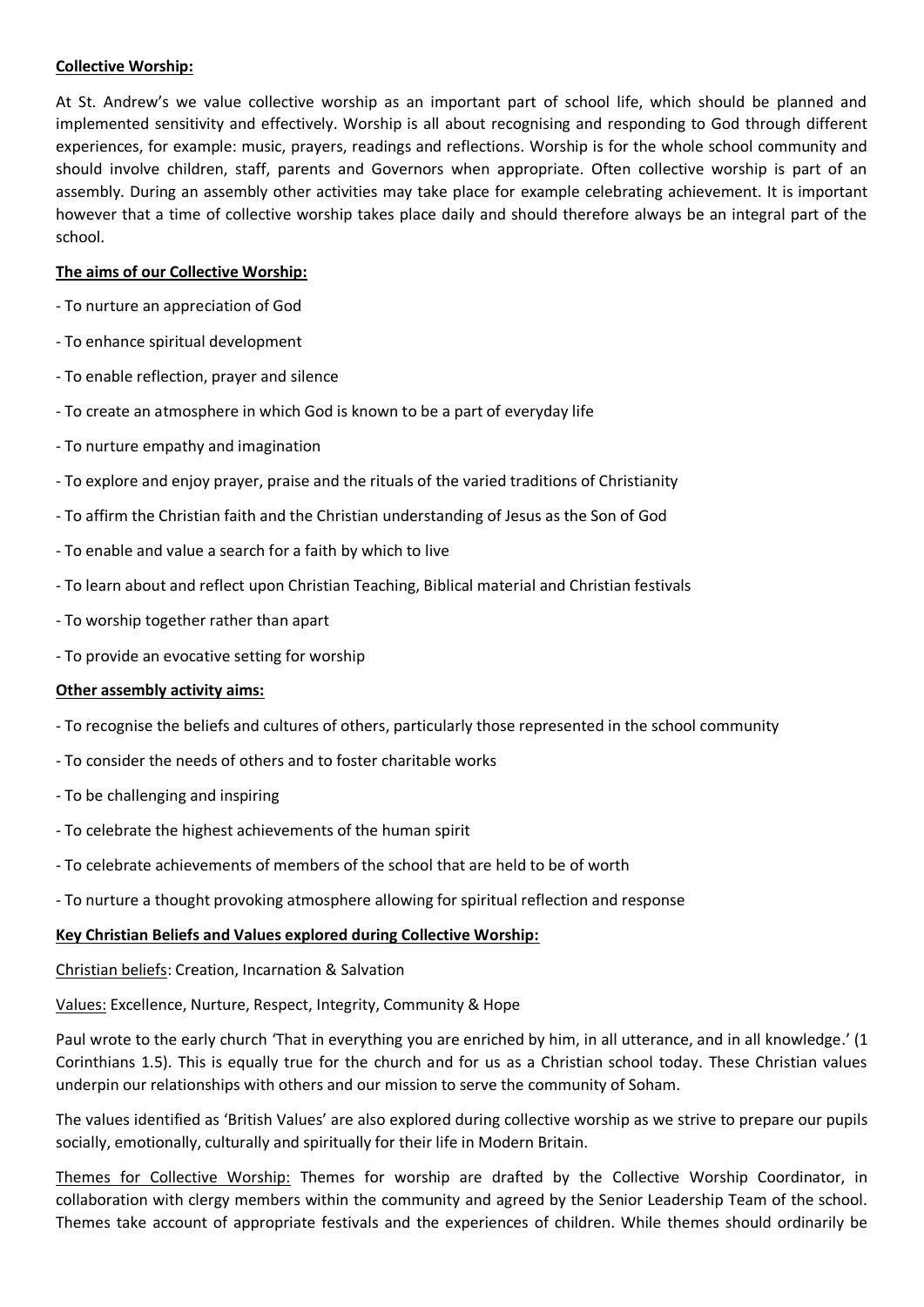followed, worship leaders are free to change the content of the worship to take account of current events or incidents which may arise which affect the school community. We also accept that not every eventuality can be planned for, and there should be room in any act of worship for spontaneity and opportunity to respond 'in the moment'.

Evidence: A record of all collective worship is collated in half-termly Collective Worship Plans so that the themes and experiences can be reviewed and evaluated.

# Organisation:

Monday: Whole school worship - Head

Tuesday: Whole School Singing Assembly led by Mr Anderson and Mrs Bell

Wednesday: Whole school worship – Singing, prayer and Bible-teaching led by Rev. Eleanor Whalley, Vicar of Soham or, once every half term, by either Rev. Colin Watkins or Pastor Colin Stringer, Methodist and Baptist Ministers in Soham respectively. All staff are encouraged to attend.

Thursday: Class Assemblies based upon identified School ENRICH Value.

Friday: Celebration Assembly and ENRICH values award based upon our Christian Values.

Worship Leaders: Whole school worship is often led by senior staff and the clergy. However, all staff share in leading worship through class based worship. We believe that children should take part, when appropriate, in leading worship and we sensitively involve them as much as possible.

Format: We believe a reflective atmosphere should be encouraged and an awareness of the importance of worship. During times of worship there should be an opportunity to listen to music; sometimes to prepare for worship and sometimes to provoke worship. Collective Worship is based on the principles of Christian beliefs and generally reflects the language and rituals of the Church of England. Stories, lessons, readings, further prayers and songs may also form part of the worship as well as any action that facilitates an awareness of God. There will be times when the theme will be moralistic. If this is so there must still be a time when 'worship' takes place for example during a time of reflection or prayer or singing a song. It is important to acknowledge the end to the time of collective worship, this can be done through blowing out a candle or a closing prayer or some other action. Worship takes place in class, in the hall, in St Andrew's Church and occasionally outside.

Prayer: We should all be aware that prayer is a conversation it is not a one way experience and time should be given to audibly take part, listen to prayers being read and listen to God. Time given for individuals to say their own/private prayers in silence or aloud should take place regularly. A time for reflection is very important and there is a reflection area in the school library. The school has its own prayers for lunch and home times that the children are learning and will use at appropriate times. In addition, children are familiar with the Lord's Prayer, which is used regularly in class and whole school worship.

Music: Music can be very important in worship and is valued at St. Andrew's School. We encourage children and adults to share their musical gifts. The school has a resource bank of hymns and songs as well as music to listen to. One of our hymns ('I believe') is a song pupils composed themselves, under the guidance of a school staff member.

Symbolism: A table at the front of the hall is used to place a candle, cross and other objects (for example, flowers) to provoke reflection and worship. The table will also have a coloured cover that reflects the Church season. There are artefacts within the R.E. resources which may be used as aids.

Links with the Community & Parents: We welcome the times when we can invite and involve others in worship. Parents are invited to acts of Collective Worship held in St Andrew's Church at important dates of the Christian calendar (eg. Harvest, Christmas and Easter), and to our annual end of year services that are held in church.

St. Andrew's Church: We value the use of the church to hold times of collective worship. The whole school takes part in various acts of Collective Worship at significant times in the Church calendar (see above). In addition, every Year group makes a visit to St Andrew's Church during the course of the school year. These visits may include opportunities for prayer (eg. writing or drawing a prayer on a post-it note and sticking it on the cross), though children and adults are given the option of taking part or not in such an activity.